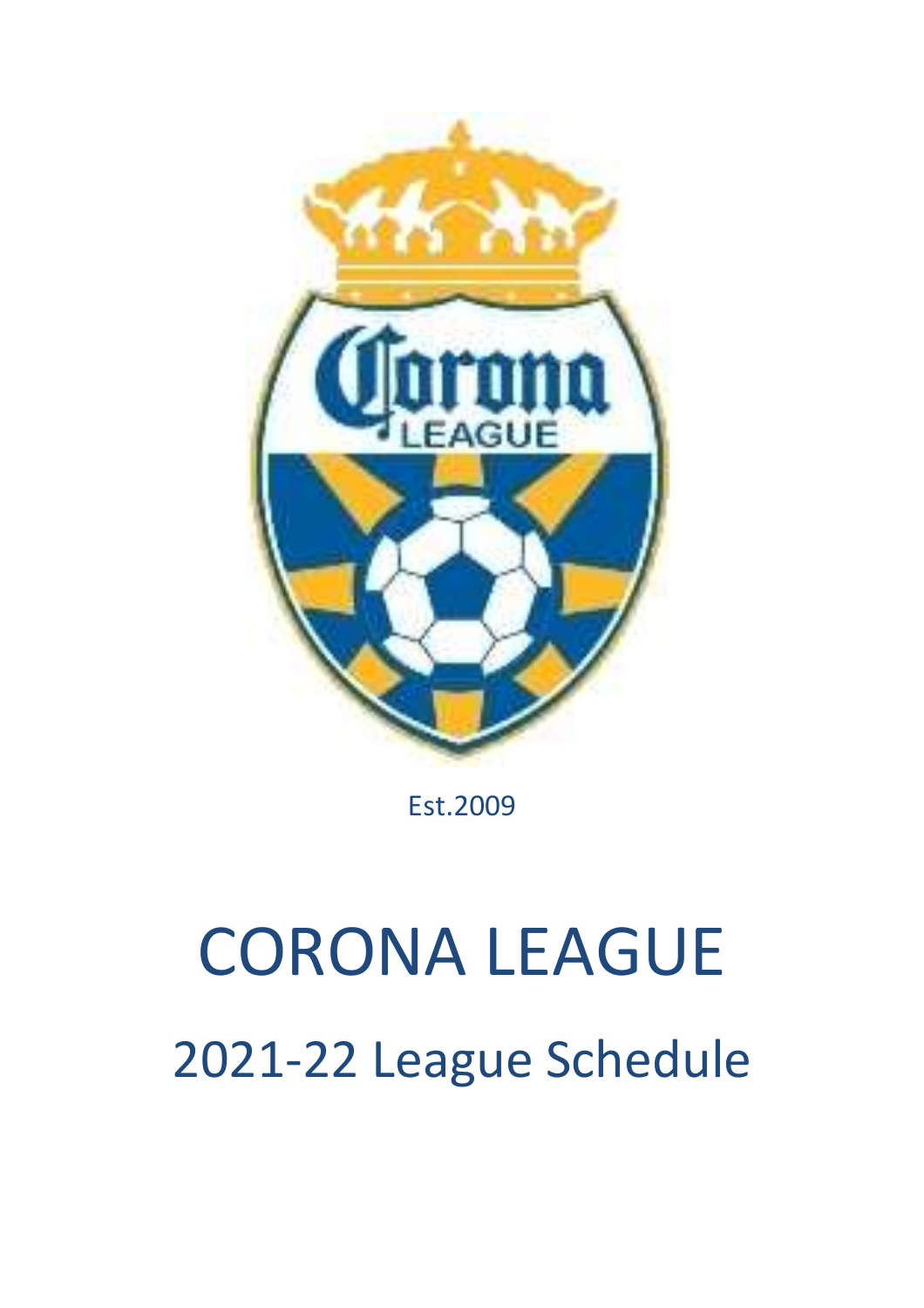| 7th January 2022   | Friday<br>$7:00$ pm | Week 1<br><b>YGS FC</b> | <b>VS</b> | <b>RBR</b>         |
|--------------------|---------------------|-------------------------|-----------|--------------------|
|                    | $9:00$ pm           | <b>Tuff Dogs</b>        | <b>VS</b> | Onions FC          |
| 8th January 2022   | Saturday            | Week 1                  |           |                    |
|                    | 4pm                 | <b>Footy Kings</b>      | <b>VS</b> | Robin Hood         |
|                    |                     | Inter Bda               | <b>VS</b> | Bye                |
| 14th January 2022  | Friday              | Week 2                  |           |                    |
|                    | $7:00$ pm           | Onions FC               | <b>VS</b> | <b>RBR</b>         |
|                    | $9:00$ pm           | Inter Bda               | <b>VS</b> | Footy Kings        |
| 15th January 2022  | Saturday            | Week 2                  |           |                    |
|                    | 4pm                 | Robin Hood              | <b>VS</b> | YGS FC             |
|                    |                     | Bye                     | <b>VS</b> | <b>Tuff Dogs</b>   |
| 21st January 2022  | Friday              | Week 3                  |           |                    |
|                    | $7:00$ pm           | Onions FC               | <b>VS</b> | YGS FC             |
|                    | $9:00$ pm           | Robin Hood              | <b>VS</b> | Inter Bda          |
| 22nd January 2022  | Saturday            | Week 3                  |           |                    |
|                    | 4pm                 | <b>RBR</b>              | VS        | <b>Tuff Dogs</b>   |
|                    |                     | Bye                     | <b>VS</b> | <b>Footy Kings</b> |
| 28th January 2022  | Friday              | Week 4                  |           |                    |
|                    | $7:00$ pm           | <b>Tuff Dogs</b>        | <b>VS</b> | Inter Bda          |
|                    | $9:00$ pm           | <b>RBR</b>              | <b>VS</b> | Robin Hood         |
| 29th January 2022  | Saturday            | Week 4                  |           |                    |
|                    | 4pm                 | Footy Kings             | <b>VS</b> | YGS FC             |
|                    |                     | Bye                     | <b>VS</b> | Onions FC          |
| 4th February 2022  | Friday              | Week 5                  |           |                    |
|                    | $7:00$ pm           | Onions FC               | VS        | Robin Hood         |
|                    | $9:00$ pm           | YGS FC                  | VS        | Inter Bda          |
| 5th February 2022  | Saturday            | Week 5                  |           |                    |
|                    | 4pm                 | <b>Tuff Dogs</b>        | VS        | <b>Footy Kings</b> |
|                    |                     | <b>RBR</b>              | VS        | Bye                |
| 11th February 2022 | Friday              | Week 6                  |           |                    |
|                    | $7:00$ pm           | Robin Hood              | VS        | <b>Tuff Dogs</b>   |
|                    | $9:00$ pm           | <b>Footy Kings</b>      | <b>VS</b> | Onions FC          |
| 12th February 2022 | Saturday            | Week 6                  |           |                    |
|                    | 4pm                 | Inter Bda               | VS        | <b>RBR</b>         |
|                    |                     | YGS FC                  | VS        | Bye                |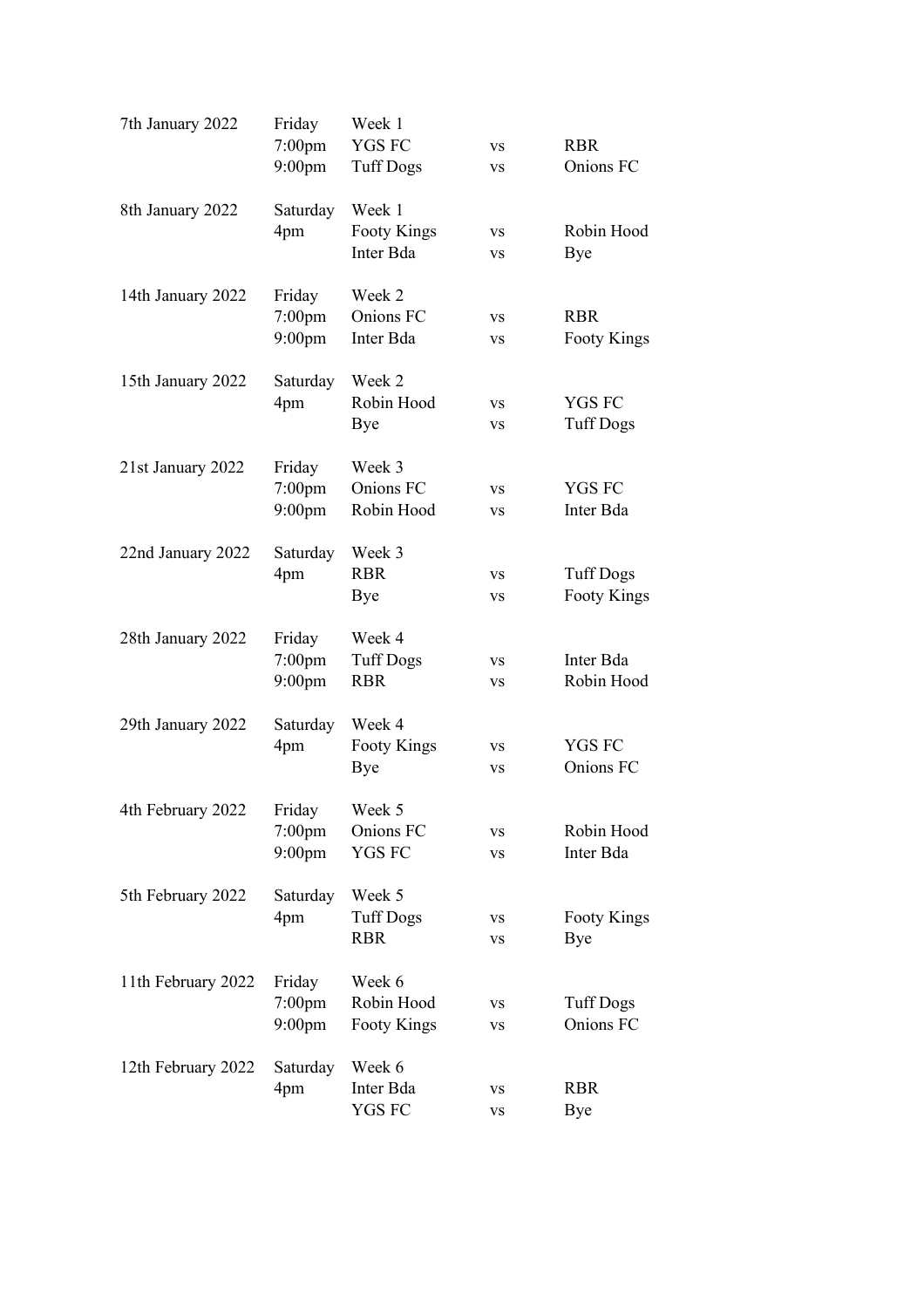| 18th February 2022 | Friday                 | Week 7                         |                        |                                     |
|--------------------|------------------------|--------------------------------|------------------------|-------------------------------------|
|                    | $7:00$ pm<br>$9:00$ pm | <b>RBR</b><br><b>Tuff Dogs</b> | <b>VS</b><br><b>VS</b> | <b>Footy Kings</b><br><b>YGS FC</b> |
|                    |                        |                                |                        |                                     |
| 19th February 2022 | Saturday               | Week 7                         |                        |                                     |
|                    | 4pm                    | Onions FC                      | <b>VS</b>              | Inter Bda                           |
|                    |                        | Bye                            | <b>VS</b>              | Robin Hood                          |
| 25th February 2022 | Friday                 | Week 8                         |                        |                                     |
|                    | $7:00$ pm              | Inter Bda                      | <b>VS</b>              | Onions FC                           |
|                    | $9:00$ pm              | <b>Footy Kings</b>             | <b>VS</b>              | <b>RBR</b>                          |
| 26th February 2022 | Saturday               | Week 8                         |                        |                                     |
|                    | 4pm                    | <b>YGS FC</b>                  | <b>VS</b>              | <b>Tuff Dogs</b>                    |
|                    |                        | Robin Hood                     | <b>VS</b>              | Bye                                 |
| 4th March 2022     | Friday                 | Week 9                         |                        |                                     |
|                    | $7:00$ pm              | <b>YGS FC</b>                  | <b>VS</b>              | Robin Hood                          |
|                    | $9:00$ pm              | <b>Footy Kings</b>             | <b>VS</b>              | Inter Bda                           |
|                    |                        |                                |                        |                                     |
| 5th March 2022     | Saturday               | Week 9                         |                        |                                     |
|                    | 4pm                    | <b>RBR</b>                     | <b>VS</b>              | Onions FC                           |
|                    |                        | <b>Tuff Dogs</b>               | <b>VS</b>              | Bye                                 |
| 11th March 2022    | Friday                 | Week 10                        |                        |                                     |
|                    | $7:00$ pm              | <b>Tuff Dogs</b>               | <b>VS</b>              | <b>RBR</b>                          |
|                    | 9:00 <sub>pm</sub>     | Inter Bda                      | <b>VS</b>              | Robin Hood                          |
| 12th March 2022    | Saturday               | Week 10                        |                        |                                     |
|                    | 4pm                    | <b>YGS FC</b>                  | <b>VS</b>              | Onions FC                           |
|                    |                        | <b>Footy Kings</b>             | <b>VS</b>              | Bye                                 |
| 18th March 2022    | Friday                 | Week 11                        |                        |                                     |
|                    | $7:00$ pm              | Inter Bda                      | <b>VS</b>              | <b>Tuff Dogs</b>                    |
|                    | $9:00$ pm              | YGS FC                         | VS                     | <b>Footy Kings</b>                  |
| 19th March 2022    | Saturday               | Week 11                        |                        |                                     |
|                    | 4pm                    | Robin Hood                     | <b>VS</b>              | <b>RBR</b>                          |
|                    |                        | Onions FC                      | VS                     | Bye                                 |
| 25th March 2022    | Friday                 | Week 12                        |                        |                                     |
|                    | $7:00$ pm              | <b>Footy Kings</b>             | VS                     | <b>Tuff Dogs</b>                    |
|                    | $9:00$ pm              | Robin Hood                     | <b>VS</b>              | Onions FC                           |
| 26th March 2022    |                        | Week 12                        |                        |                                     |
|                    | Saturday<br>4pm        | Inter Bda                      | VS                     | YGS FC                              |
|                    |                        | Bye                            | VS                     | <b>RBR</b>                          |
|                    |                        |                                |                        |                                     |